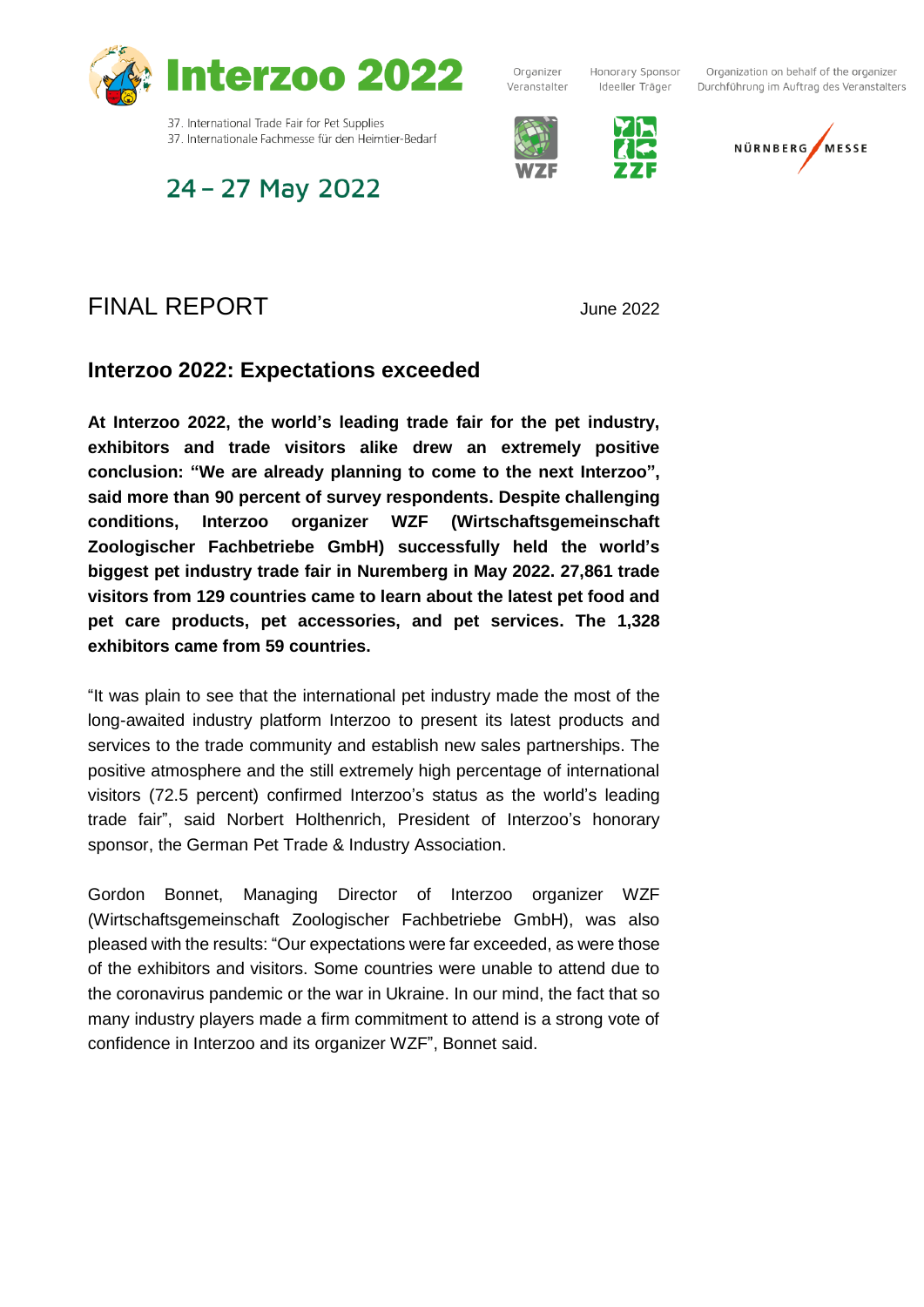

## 24 - 27 May 2022



Organizer



Honorary Sponsor

Ideeller Träger

Organization on behalf of the organizer Durchführung im Auftrag des Veranstalters



#### **Exhibitors are extremely pleased**

The results of the survey of exhibitors confirm this vote of confidence. For nine out of ten exhibitors, Interzoo is important or extremely important for their overall marketing and sales activities. 95 percent were satisfied or very satisfied with the overall success of the event (2018: 88 percent). More than 94 percent of exhibitors achieved their specific trade fair objectives (2018: 87 percent).

In addition, 96 percent of exhibitors were pleased with the quality of trade visitors at their stands. And 97 percent of exhibitors reached the most important target groups for their products or services. 96 percent made completely new business contacts, and nine out of ten exhibitors believe that the trade fair will result in new business.

#### **International trade visitors**

Most of the international visitors came from Italy (1,653 admittances), followed by Spain (1,174), the Netherlands (1,089), and Great Britain and Northern Ireland (1,060). 966 trade visitors came from France, and 958 came from Poland. Germany was represented with 7,698 attendees.

The world's leading trade fair for the pet industry attracted 22,807 trade visitors from Europe. 1,571 visitors came from southeast-central Asia and 1,218 from the Near East and Middle East. 1,014 trade visitors came from South America and Central America and 505 from North America. Africa was represented with 491 attendees and Australia and Oceania with 255.

#### **Many decision-makers from pet shops and online vendors**

The high percentage of visitors who are decision-makers is an important feature of Interzoo: 93 percent of the trade fair's visitors participate in their companies' procurement decisions. Compared with the previous years, more trade visitors from larger companies with more employees visited Interzoo 2022. And the percentage of online sellers (15.2 percent) was also much higher (2018: 8.8 percent). The biggest trade visitor groups were independent entrepreneurs (38 percent), managing directors (14 percent), division managers and branch managers (15 percent), department managers (16 percent), and other specialised employees.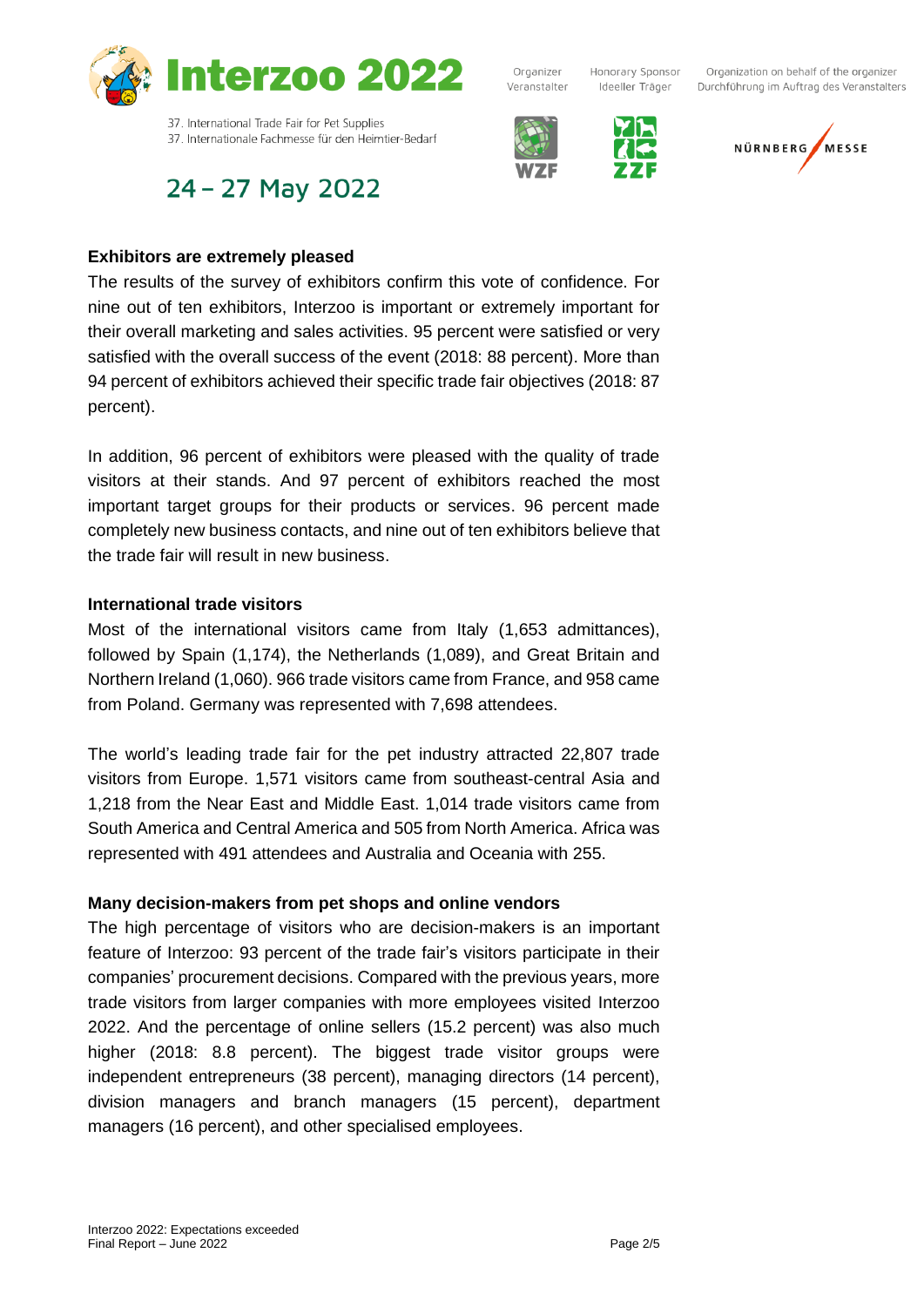

Organizer Veranstalter

Honorary Sponsor Ideeller Träger



Organization on behalf of the organizer Durchführung im Auftrag des Veranstalters



37. Internationale Fachmesse für den Heimtier-Bedarf

## 24 - 27 May 2022

### **Trade visitors: Expectations were completely met!**

Visitor expectations were totally met: According to the survey, nearly all trade visitors (98 percent) were satisfied or very satisfied with the general offering. And 98 percent of trade fair visitors said that the information and contact opportunities at the trade fair met their expectations.

All in all, 96 percent of visitors deemed it to be a success, and almost all of them (97 percent) said: "I benefitted from Interzoo."

### **A big stage for innovations and start-ups**

Many innovations and special product highlights were on display at the exhibitors' stands and in the Product Showcase. In fact, 88 percent of trade visitors had special praise for the many innovations and trailblazing trends presented at Interzoo.

An especially large number of young companies participated in this year's Interzoo: More than 50 start-ups drew attention at the Sponsored Pavilion and the international Start-up Area in Hall 11. The "Fresh Ideas Stage" offered for the first time at Interzoo 2022 gave an added boost to many market entrants: "On this stage, about 20 entrepreneurs pitched their ideas to a large audience or showcased their innovations in the Fresh Ideas Contest, with the goal of acquiring sales partners or their first customers. The trade community responded to the innovations on display with great curiosity and interest," said Dr. Rowena Arzt, Head of Exhibitions at WZF.

Large numbers of visitors also attended the accompanying programme of presentations to learn more about market opportunities and trends. On May 23rd, one day before the start of the trade fair, 250 trade visitors from 30 countries attended Petfood Forum Europe, organized by WATT Global Media in collaboration with Interzoo. On the following days, more than 120 industry players participated in the Interzoo Sustainability Session and more than 60 people picked up marketing tips in the Petfluencer Session. And the five Country Sessions attracted many retailers and manufacturers interested in international markets and new opportunities.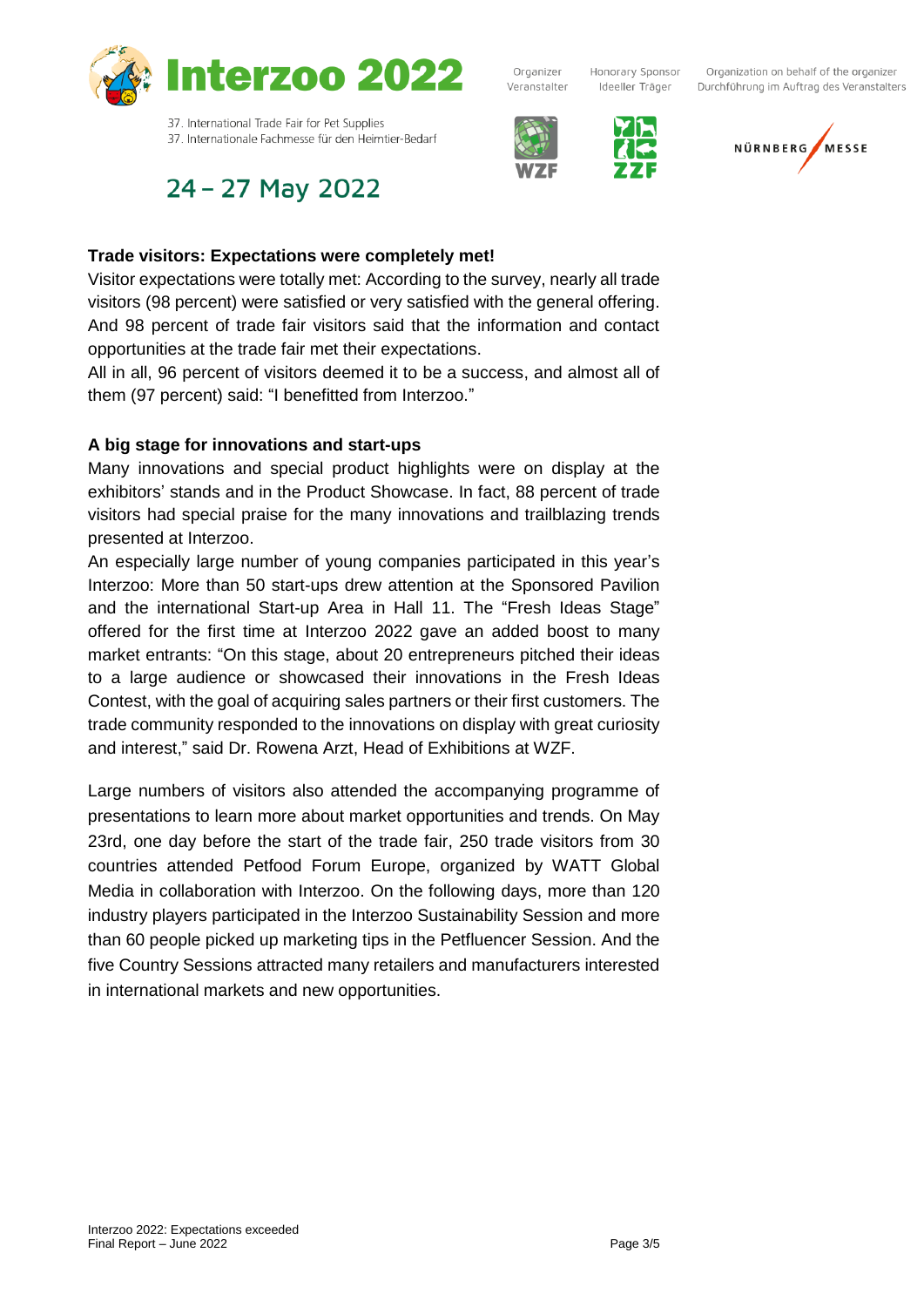

## 24 - 27 May 2022



Organizer



Honorary Sponsor

Ideeller Träger

Organization on behalf of the organizer Durchführung im Auftrag des Veranstalters



### **The right mix of real and digital**

"After the recent period with no in-person trade fairs due to the pandemic, face-to-face conversations between industry players were of paramount interest at Interzoo 2022. The same goes for the conversations held at the trade fair stands, the discussions in the trade forums, and the networking opportunities at the Interzoo Party in the Park", Dr. Arzt said, adding, "With the new Interzoo app and the digital offering from Interzoo Academy, we supported in-person trade fair participation as much as possible and made organizational allowances to ensure the best possible fair experience. Most of the presentations are available online in the Interzoo app or Interzoo Academy. And the contacts that people made here can now be easily followed up using digital media."

The next Interzoo will be held in Nuremberg from Tuesday, May 7th to Friday, May 10th 2024.

The organizer of Interzoo is WZF - Pet Industry Services, which engaged NürnbergMesse GmbH to organize and run the trade fair.

All services for journalists and media representatives are available at: **www.interzoo.com/press**

#### **Interzoo press contact**

Antje Schreiber (Head of Communications / Spokesperson WZF/ZZF) T +49 6 11 44 75 53-14 **presse@zzf.de**

#### **Press Office NürnbergMesse GmbH**

Ariana Brandl (accreditations, press centre) T +49 9 11 86 06-82 85 **ariana.brandl@nuernbergmesse.de**